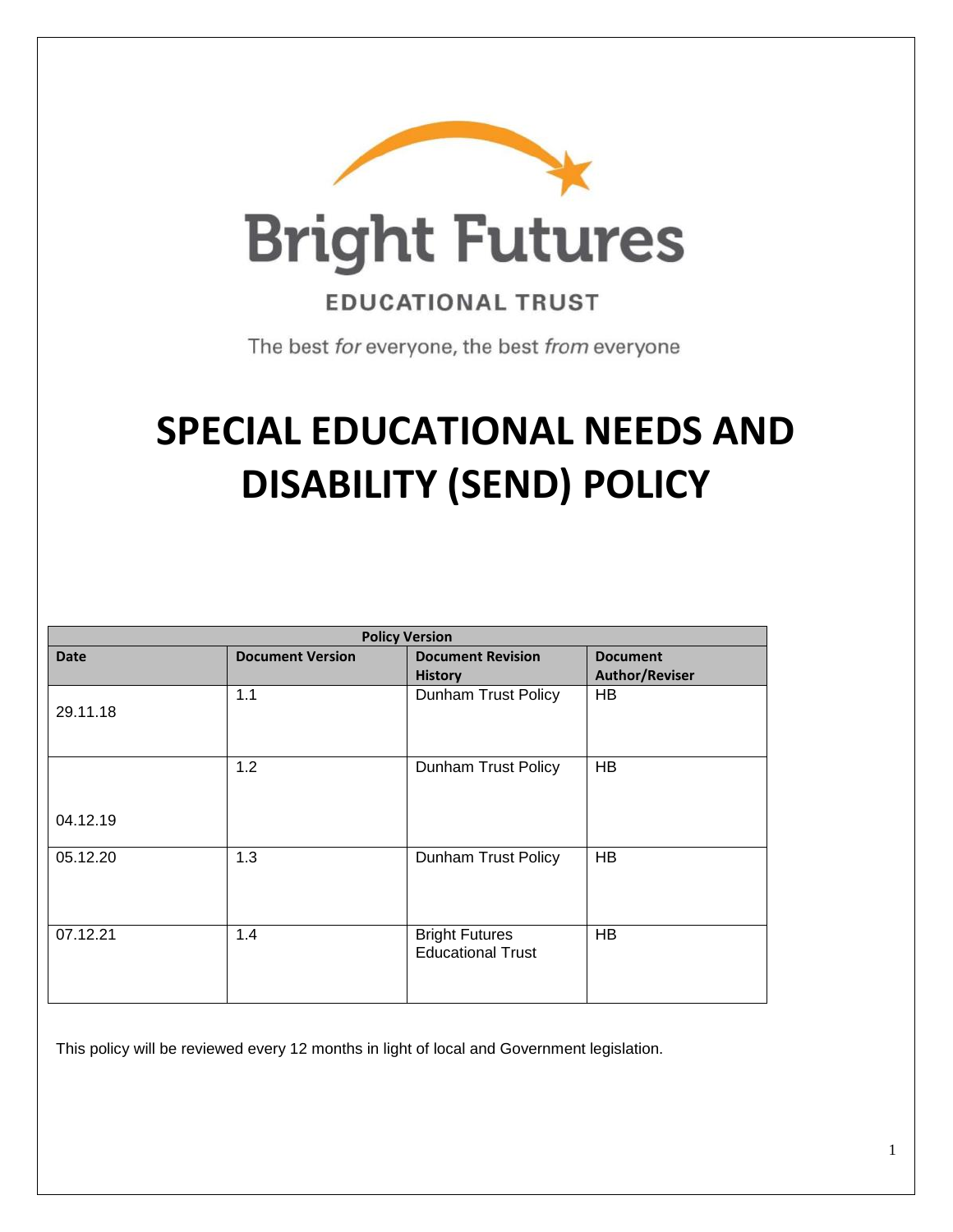# **"Empowering children to shape the world of tomorrow"**

Elmridge strives to ensure that all its pupils meet their full academic, social, emotional and physical potential through building solid foundations during this first chapter of their lifelong learning journey. Our goal is to develop confident, understanding, global citizens with a love of learning and respect for each other and the world around them.

We believe that we are able to help our young people to aspire to and achieve success. To do this, we are committed to ensuring that every child and young person has a learning journey that will:

- give the best possible start in life
- equip with creativity, spirit and confidence
- enables individuals to appreciate life and equip for further learning
- supports the child in becoming a responsible citizen
- ensures continued success in his/her future and contributes to the local community

Our aims for 'Improvement' are designed to ensure all schools are consistently benchmarked against key improvement priorities. This framework will ensure effective progress across the Trust, whilst at the same time, leaving space for autonomy at the school level. It will:

- focus efforts on what really matters, i.e. our vision, principles and commitment to the children, young people, families and communities that we serve.
- provide a flexible approach to improvement that meets the needs of each Academy. This will involve a commitment to immediate improvement in each individual context, professional development and a collaborative approach that engages with improvement projects designed to build capacity, an approach that is responsive, reflective and sustainable.
- focus on outcomes, understanding that these are not negotiable. We are committed to a no-excuses culture. In achieving these outcomes, all will focus on individual responsibility and collective accountability for success

The Trust has a responsibility to ensure the success of each school by allowing every pupil to maximise his/her potential. As an academy sponsor there will be an expectation for joint working across individual academies. The Trust is committed to high quality academy improvement activity, networking and development and research. Equally, the promotion of sport, outdoor education and the creative arts will be important in the development of pupil self-esteem and building learning skills.

**Introduction**  This policy is written in accordance with the revised SEND Code of Practice 0-25 (2014) Children and Families Act 2014 (DfE advice for schools Feb 2013) Equality Act 2010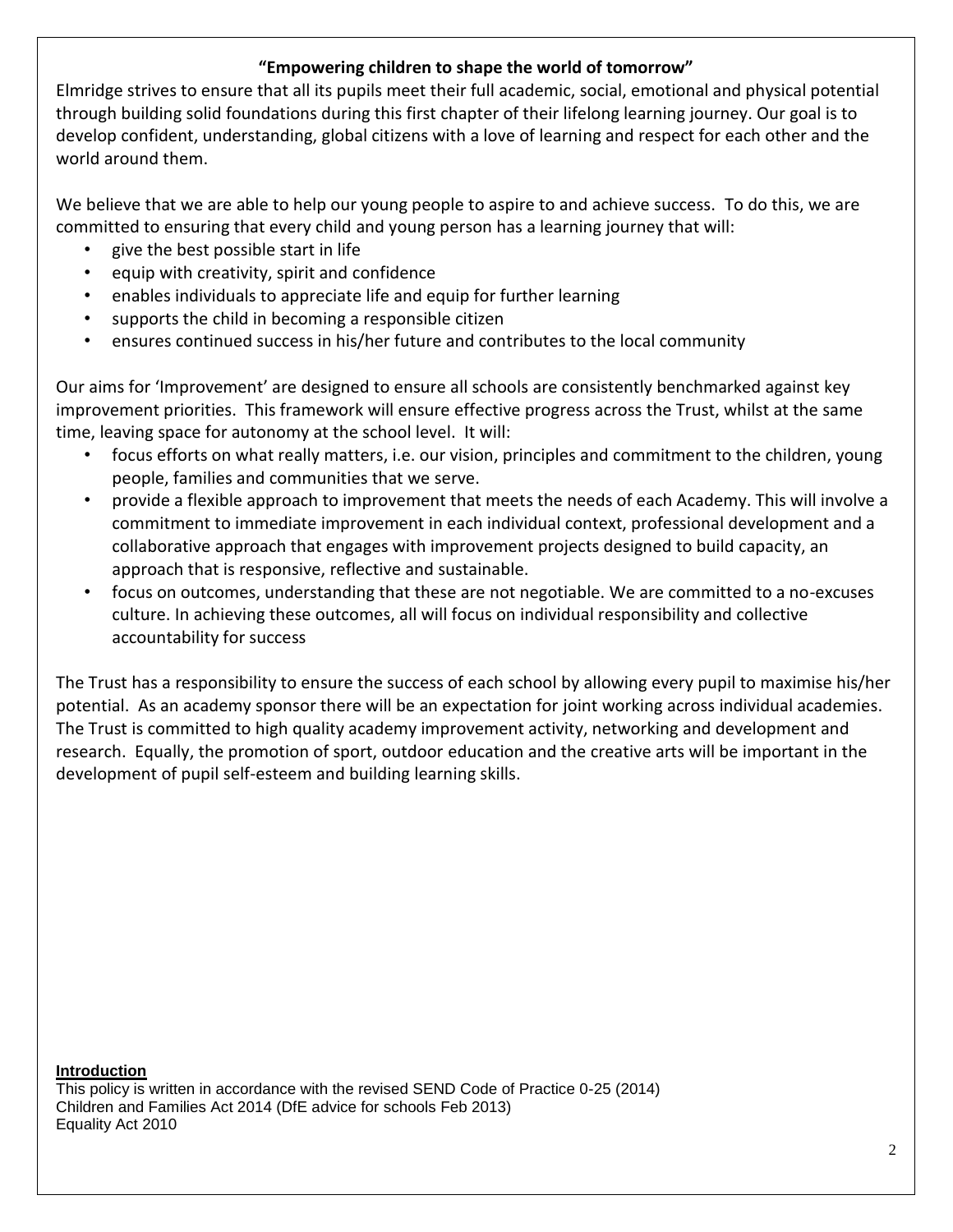Schools SEN Information Report Regulations (2014) Statutory Guidance on Supporting pupils at school with medical conditions April 2014

The National Curriculum in England Key Stage 1 and 2 framework document Sept 2014

Safeguarding Policy

Accessibility Plan

Teachers Standards 2012

This policy was co-produced by the school's SENDCO, the SEN Governor, the SLT, staff and parents of pupils with SEND.

## **Our Vision**

Our school's mission is to be have happy schools where all members of the school community work together to ensure the highest quality education for every child in our care.

### **Our Aim**

Our aim is to raise the aspirations of and expectations for all pupils with SEN. We focus upon the outcomes for our pupils not just the provision and the support they receive.

## **DEFINITION OF SEN**

Elmridge Primary School recognises the definitions of Special Educational Needs (SEN) described in Section 20 of the Children and Families Act 2014.

*A child has special educational needs if they have a learning difficulty or disability which calls for special educational provision to be made for them. A child has a learning difficulty or disability if they:*

- *a) Have significantly greater difficulty in learning than the majority of others of the same age; or*
- *b) Have a disability which prevents or hinders them from making use of educational facilities of a kind generally provided for others of the same age in mainstream schools.*

*Children must not be regarded as having a learning difficulty solely because the language or form of language of their home is different from the language in which they will be taught.*

## **SEND POLICY**

## **OBJECTIVES**

The ethos of Elmridge Primary School is inclusive and all staff employed by it work hard with families and outside agencies to ensure the best possible educational outcomes for all of our children, irrespective of their level of need. We strongly support the line that **every teacher is a teacher of every child, including those with SEN.** Our objectives are:

1. To provide an environment and curriculum where barriers to learning and participation are reduced to a minimum, therefore encouraging children to feel respected, confident and able to succeed.

2. To identify and provide for pupils who have special educational needs and additional needs

3. To work within the guidance provide in the SEND Code of Practice, 2014

4. To operate a "whole pupil, whole school, whole community" approach to the management and provision of support for special educational needs

5. To provide a Special Educational Needs Co-ordinator(SENDCO) who will work with the SEN Inclusion Policy

6. To provide support and advice for all staff working with special educational needs pupils

## **RESPONSIBILITIES FOR CO-ORDINATING SEN PROVISION**

| Policy determination                  | <b>Trust Directors</b><br><b>Head of School</b> |
|---------------------------------------|-------------------------------------------------|
| Establishment of appropriate staffing | <b>Trust Director</b>                           |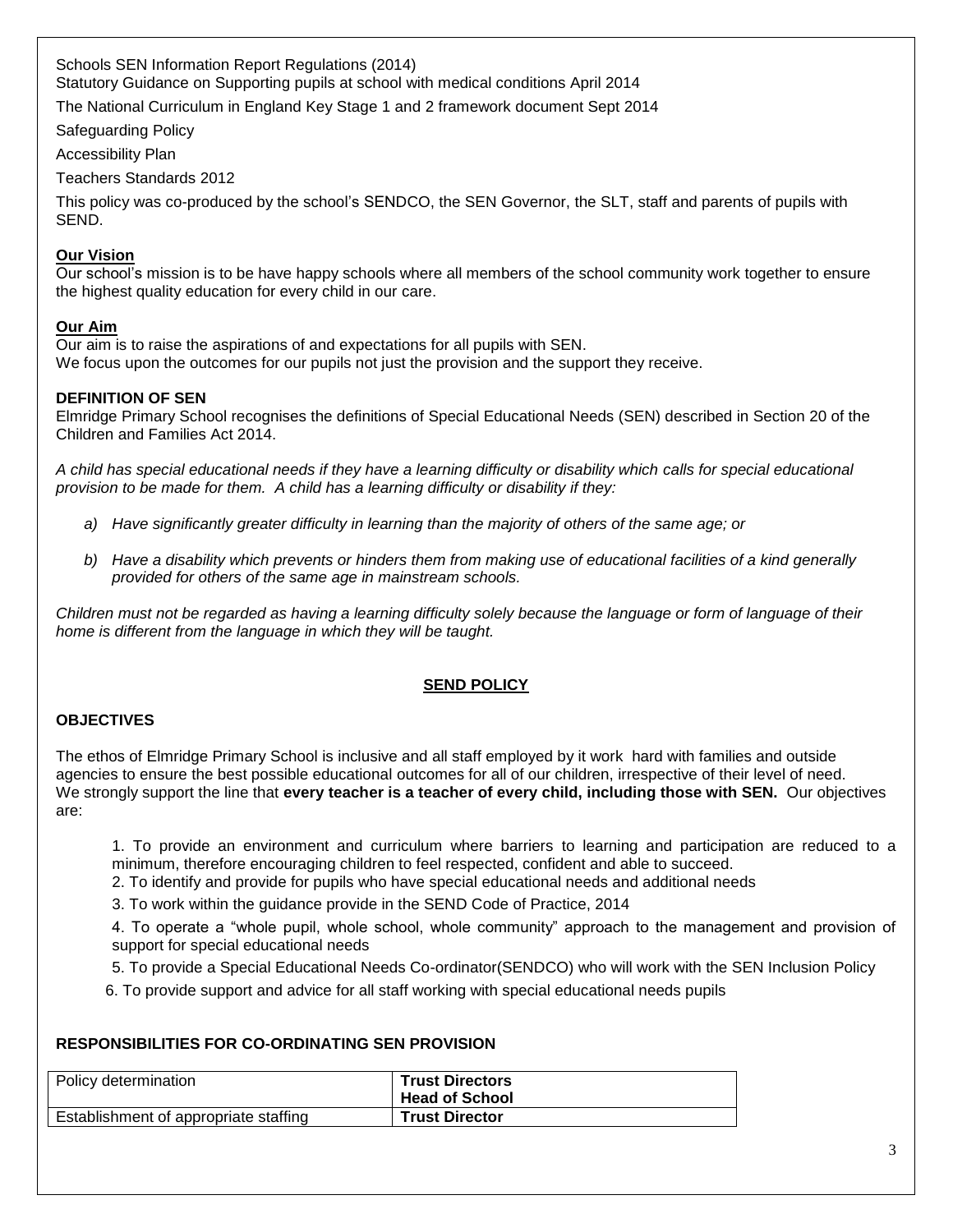|                        | <b>Local Governing Body for each school</b><br><b>Head of School</b> |
|------------------------|----------------------------------------------------------------------|
| Monitoring work on SEN | <b>SEN Governor</b><br><b>Head of Schools</b><br><b>SENDCO</b>       |
| Daily management       | <b>SENDCO</b>                                                        |

The school's Sendco can be contacted using the email or phone number for the school shown on their websites.

**Email: admin@elmridge.trafford.sch.uk Phone:** 0161 980 4941

## **EQUAL OPPORTUNITIES AND INCLUSION**

Elmridge welcomes and values disabled people and aims to ensure that we remove barriers for disabled children, young people and adults and ensure that they are involved in every part of school life. We have a legal duty not to discriminate against disabled people and to comply with the Equalities Act 2010.

Elmridge recognises that disabled people are very diverse and that our school families may include adults and young people with a physical impairment, visual impairment, hearing impairment, learning difficulty, specific learning difficulty (e.g. dyslexia), mental health issues, people who are deaf, British sign language users and people with long term health conditions.

## **ADMISSIONS AND ACCESSIBILITY**

.

Elmridge recognises that each child will have unique needs and welcomes all children, irrespective of need – physical, intellectual, social and emotional.

Wherever possible Elmridge Primary School ensures that there are wide access doors to the school buildings and to the classrooms and disabled toilets. Playgrounds are easily accessed through classroom doors to the outside or wide corridors. The corridors are uncluttered and allow easy movement between rooms.

A separate **Accessibility Policy** is available on the Trust's website, as required by the Children and Families Act 2014 and the Equalities Act 2010.

Admissions into Nursery (3-4 year olds) are at the discretion of the Heads of Schools and are governed by separate admissions policies.

Admissions for Reception to Year 6 are governed by Trafford School Admissions – see www.**trafford**.gov.uk/residents/**schools**/**admissions**

## **IDENTIFICATION OF CHILDREN WITH SEN**

Elmridge Primary School supports children with EHC plans and Statements within mainstream classes.

Staff working within Elmridge Primary School supports children with special educational needs in all areas:

- **cognition and learning** this includes children who have moderate or specific learning difficulties, such as dyslexia.
- **communication and interaction** this includes children with speech and language delay and those with difficulties in social communication.
- **social, emotional and mental health** this includes children who may be withdrawn or isolated, disruptive, hyperactive or who lack concentration.
- **physical and sensory issues –** this includes children with impairments including hearing or visual difficulties, or other physical difficulties, such as dyspraxia – developmental co-ordination delay.

From their arrival at school children are continually observed and monitored to check that they are making good progress in all aspects of their learning and development. Development and learning do not follow a checklist format and it is not always immediately clear how or why a child is experiencing difficulties.

Parents know their children best of all and so Elmridge Primary School welcomes input from families about their child's learning. Parents and the school team may agree that further advice should be sought, for example, from a Speech Therapist or from the School Nurse or the family's GP as a starting point.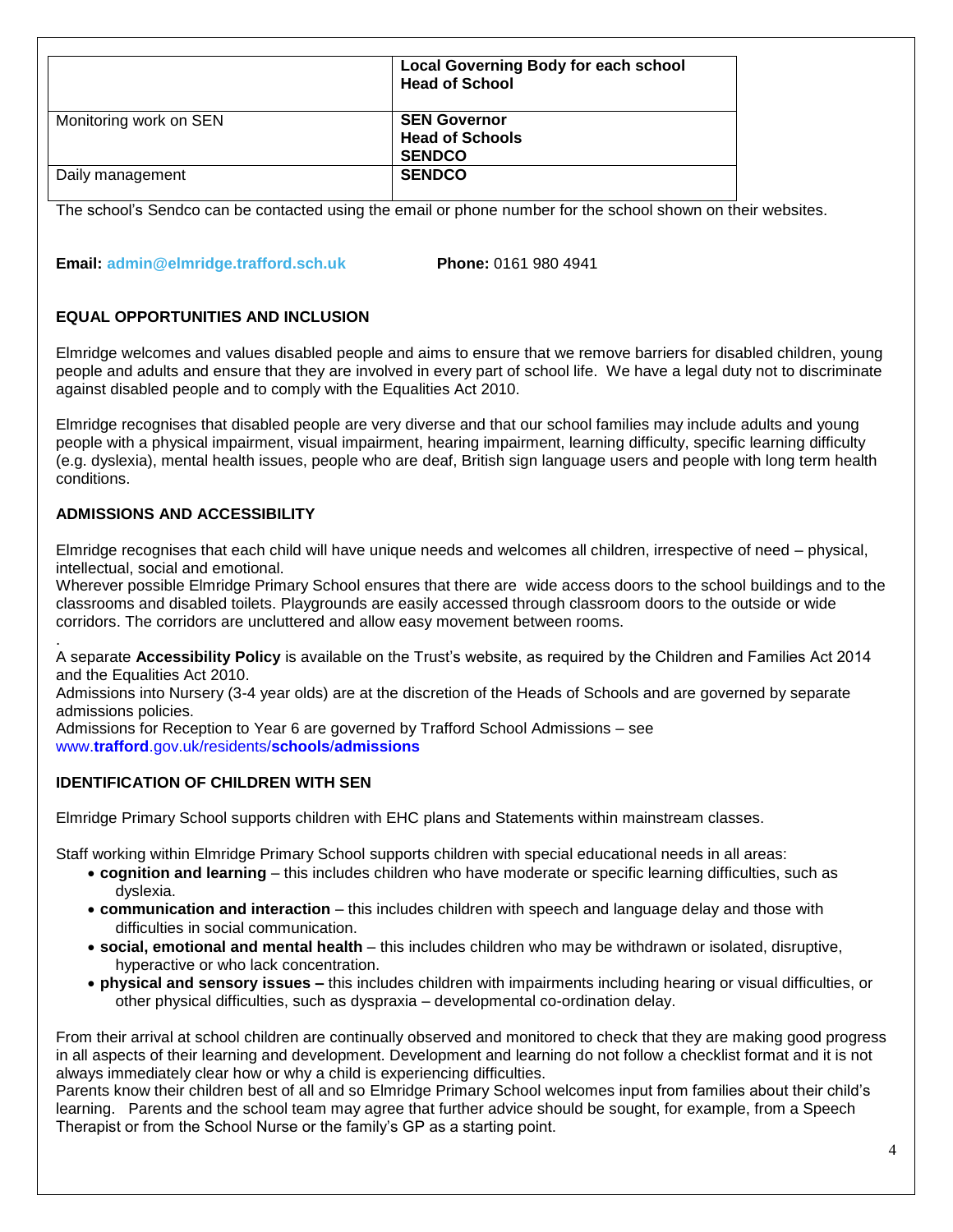The children's progress and attainment is tracked by the school team every half term. For any child who does fall behind there will be targeted intervention to bring them back on track, either within the classroom or in a smaller group setting. There is a difference between the provision for a pupil to catch up and the more specialist provision for pupils with SEND. Catch up provision is designed to increase rates of progress and secure learning for groups of learners which puts them back on course to meet or exceed national expectations. More specialist provision aims to produce the best possible learning outcomes for pupils based upon their individual starting points.

#### There are a number of ways in which a child's needs may be identified:

- a)In the **Early Years** Trafford SENAS (Special Educational Needs Advisory Service) or TEDS (Trafford Early Development Service) or other partners, such as Sure Start or Speech Therapy – may inform the school about a forthcoming admission of a child with SEN.
- b)At any point within the child's school career **from 3 years to 11 years** parents or a class teacher may raise a concern, either about the child's day to day functioning at school or at home, or following routine classroom assessments, especially those in reading, writing and maths. However, consideration is also given to a child's functioning in social situations, such as on the playground. Staff within The trust work hard to ensure that difficulties are identified and addressed as early as possible.
- c) **More detailed assessments** may be completed, with the consent of the parents, by any of the following: a Teaching Assistant – under the direction of a teacher, the School SENDCO, a Speech Therapist, Physiotherapist, an Educational Psychologist, or a member of Trafford SENAS – see above. The trust has good links with many outside agencies who can support us in our assessment of children – see below.

All schools within Elmridge Primary School are aware that children sometimes encounter difficulties with learning that are not linked to SEN or Disability. They may still need support and even intervention, but they will not be placed upon the SEN register. The reasons for extra attention may be as follows:

Attendance and Punctuality

Health and Welfare

EAL

Being in receipt of Pupil Premium Grant

Being a Looked After Child

Being a child of Serviceman/woman

Children may also present with challenging behaviour but this is no longer described as SEN rather as an underlying response to a need that we must recognise and support.

Sometimes barriers to learning can also be removed by making ''reasonable adjustments'' to the environment, curriculum or resources available.

The Code of Practice outlines the "reasonable adjustment'' duty for all settings and schools provided under current Disability Equality legislation – these alone do not constitute SEN.

## **LINKS WITH OUTSIDE AGENCIES**

All schools within Elmridge Primary School work closely with outside agencies. Staff have regular contact with and some support from

- Speech Therapists
- a School based Social Worker (SCIP),
- an Educational Welfare Officer,
- an Educational Psychologist
- a School Health Visitor
- a School Nurse
- Trafford SEN Advisory Service (SENAS),
- Trafford Early Development Service (TEDS)
- Trafford Sensory Impairment Teams (TSISS) for Hearing Impairment (HI) and Visual Impairment (VI).
- Trafford CAMHS (Child and Adolescent Mental Health Services), via the School Nurse
- Other medical staff including Paediatricians, Occupational Therapists and Physiotherapists, via the School Nurse.
- Trafford Engage
- Trafford Sunrise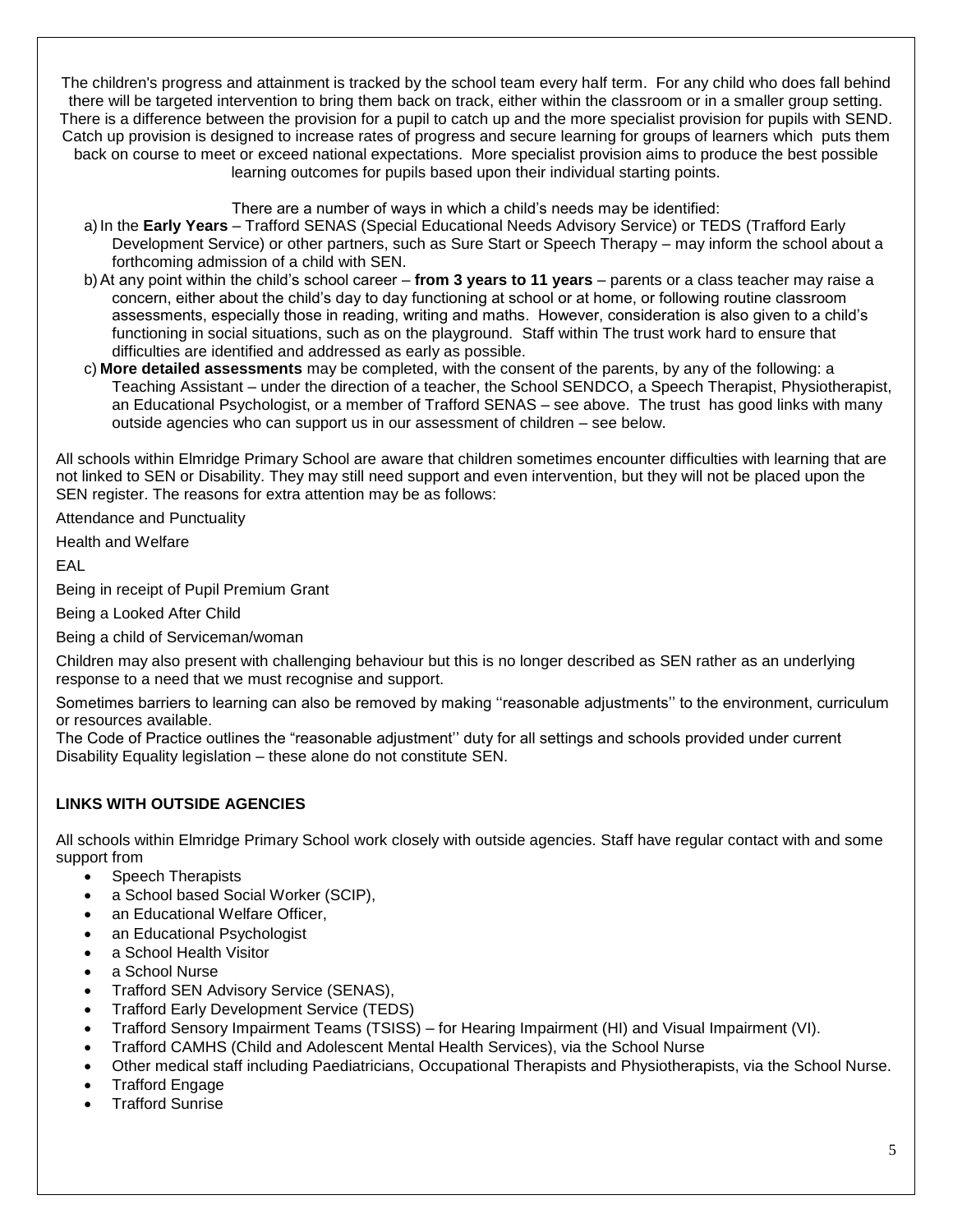## **A GRADUATED RESPONSE TO SEN**

#### **Quality First classroom teaching - and how this is reviewed**

The trust ensure that all children will receive high quality classroom teaching. This means that all pupils are included so that they can do well at school. The curriculum for a child with SEN in the mainstream classes is differentiated to their level, not different. Class teachers are responsible and accountable for the progress and development of all of the pupils in their class, including where pupils access support from teaching assistants or specialist staff.

Classroom teaching for our schools is regularly observed by the Head of School and Deputy, and also by other senior and middle leaders, during lesson observations and learning walks. This ensures that pupils, especially those at risk of underachievement, know and understand what is expected of them in lessons and how they can succeed. Pupils are always encouraged to ask if they do not understand and we value all contributions to learning. At the end of lessons, work is marked and the children are encouraged to 'self assess' and comment upon their learning. The children's books and other work are regularly monitored by the Senior Leaders or Subject Leaders and half termly pupil progress meetings are held with class teachers. Pupil Progress meetings sometimes identify the children needing some 'catch up' intervention and the staff will then discuss the outcome needed and how this will be addressed.

#### **Provision for pupil catch up and provision for those with SEND**

Each school will decide to put in place pupil catch up provision or more specialist SEN provision taking into account all of the information gathered about a pupil's progress. This includes assessment scores for reading, writing and maths which are reviewed every half term.

Pupil scores are considered alongside national data and expectations of progress. A pupil is not assumed to have Special Educational Needs (SEN) just because they have fallen behind in their learning. Equally, it should not be assumed that a child working at age-related expectations does not have a Special Educational Need or Disability (SEND). Intervention will be evaluated after half a term or a term to see if it is working and if not, alternative measures will be considered.

### **SEN Support and Statement or EHC – Education, Health & Care Plan**

Where it is agreed that a mainstream pupil does have SEN, the Sendco will add the child to the SEN register at **School Support level**. The aim of formally identifying a pupil with SEN is to help school ensure that effective provision is put in place and so remove barriers to learning.

The support provided consists of a four-part process: **ASSESS-PLAN-DO-REVIEW.** This is an ongoing process, which begins with the half-termly assessments to enable provision to be refined and revised as the understanding of the needs of the pupil grows.

This cycle enables the identification of those interventions which are the most effective in supporting the pupil to achieve good progress and outcomes. The more we can personalise intervention to the needs and interests of the child the better.

The children with Statements and EHC Plans that identify their needs are also part of the **ASSESS-PLAN-DO-REVIEW** process. Staff review their needs on a regular basis even though steps of progress may be smaller. We hold Annual Review Meetings to inform parents and other Professionals working with the children.

#### **Pupil Support Frameworks (PSFs) and Individual Behaviour Plans (IBPs)**

These are working documents and are regularly annotated and updated for pupils who are at SEN Support or who have a Statement or an EHC Plan. The process involves identifying the child's needs, reviewing the child's performance against their previous progress and targets, then identifying how the child will be supported. The document is shared with and signed by children, parents and the class teacher.

### **Additional Funding – Education Health and Care Plans - EHCs**

Each school has an annual budget allocation for SEN based upon the number and age of children on roll, the level of free school meals and prior attainment. This funds a curriculum that is organised to address the learning needs of all the children and the cost of our team of teachers, teaching assistants and the school SENDCO.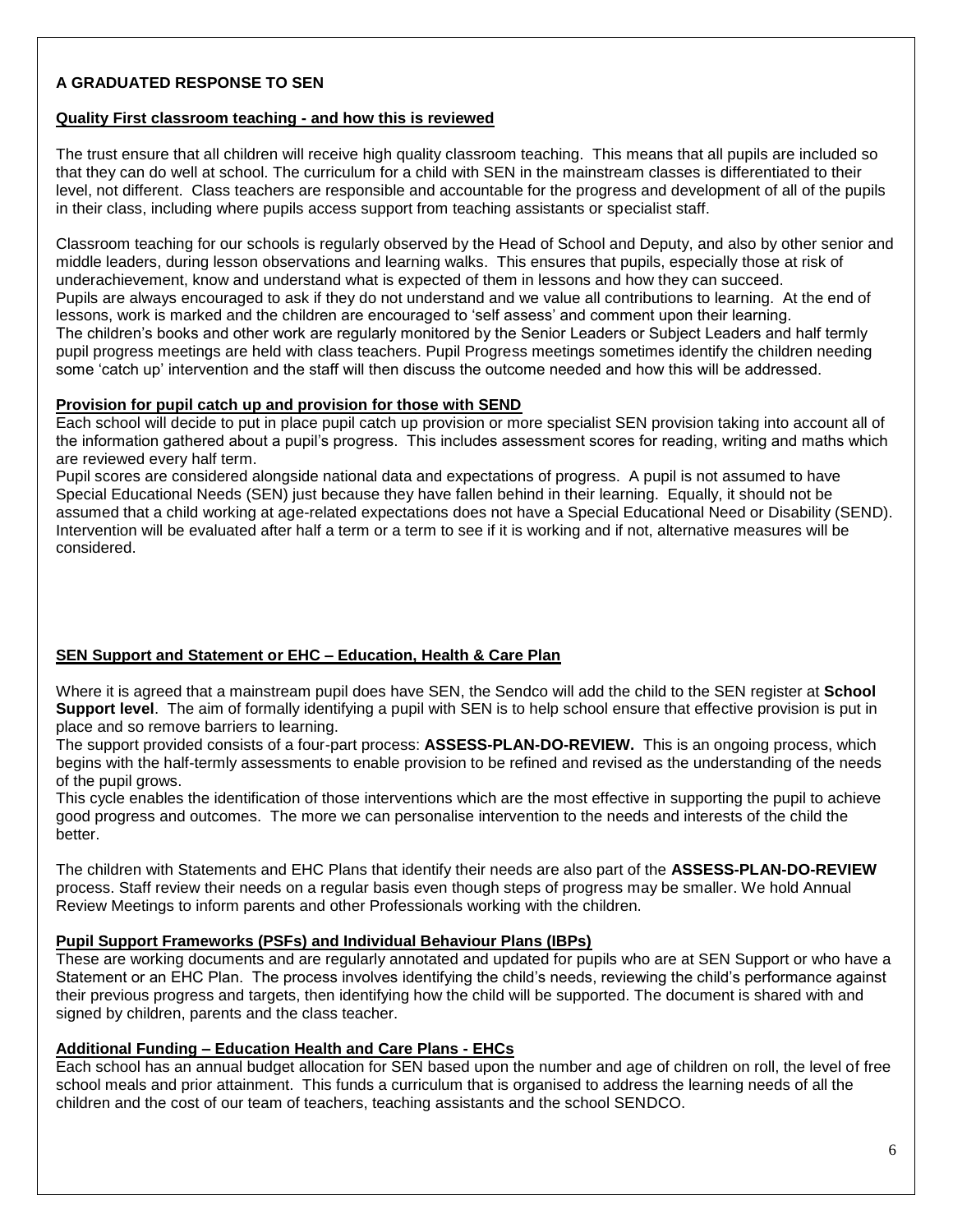Trafford LA holds a small budget – the LA High Needs Block – for children with the most severe needs. Bids for these children are submitted to an LA panel, for them to be assessed in a wider context. In the past this process could have resulted in the issue of a Statement of Special Educational Needs but is now used to fund Education Health and Care Plans.

An Educational Psychology assessment would normally be carried out in school before a bid is made for funding from the LA High Needs Block.

Requests for Education Health and Care Plans (EHCs) are usually made by the school but can be requested by a parent. Applications for an EHC will combine information from:

Parents **Class** teacher Health Professionals **Social Care** 

SENDCO **CONTROLLER SENDCO Other Educational Advisers** 

Parents have the right to appeal against a decision not to initiate an EHC and in this case, we will continue to provide in school support and interventions at **School Support** Level. If an EHC Plan is completed and agreed by the family then progress is monitored and reviewed formally each year.

#### **Removal from the SEN Register**

Children who hold Statements or EHCs will be monitored and reviewed as part of the school's ongoing assessment system, also via their termly individual learning/behaviour plans and at a more formal annual review. Any decision to request reduced or increased support from the authority would be taken, with parents, at an annual review meeting.

Children at School Support level will be monitored and reviewed as part of the school's ongoing assessment system, also via their termly individual learning/behaviour plans. A decision to remove a child from the SEN register would be taken by the class teacher, in consultation with the SENDCO and the child's family.

### **PARTNERSHIP WITH FAMILIES**

Elmridge Primary School, is committed to working in partnership with parents, children and other members of the school community, as well as outside agencies to provide for the need of every child.

Parents have vital knowledge and experience of their child and therefore a close working relationship with parents is sought. It is important that we share views about a child's needs and what the school is doing to address these. The school is also very keen to work with families to help with ideas as to how they can support their child.

In order to support parents of SEN pupils the school is required to produce an **SEN Information Report**, which is available on each school's website. This forms part of the **Trafford Local Offer for SEND.** The school SEN information report covers admission to the school and also transition into school, between classes and onto high school for SEN pupils. The full local offer of services available in Trafford can be found at [www.trafford.gov.uk/servicedirectory](http://www.trafford.gov.uk/servicedirectory) or by contacting the Family Information Service on 0161 912 1053 or fis@trafford.gov.uk

The **Trafford Parent Partnership Service** also has a telephone help-line, answering calls from parents and professionals who need help and advice on various aspects of SEN. Manager, Geraldine English, and Caseworker, Nicola Montes, can also meet with you at school, in the office or at home to discuss your child's case in more detail. **Phone:** 0161 912 3150/1050/1091 or e**mail:** [parentpartnership@trafford.gov.uk](mailto:parentpartnership@trafford.gov.uk)

**Children** with SEN also have knowledge of their own needs and what may help them in their learning and so that is why they are consulted as part of their termly individual learning/behaviour plan reviews. SEN pupils with an EHCP also contribute to their Annual Reviews, either in person or via an adult – such as the parent or SENDCO.

### **SUPPORTING CHILDREN AT SCHOOL WITH MEDICAL CONDITIONS**

Elmridge Primary School recognises that pupils with medical conditions should be properly supported so that they have full access to education, including school trips and physical education. For further information see the **Policy for Managing Medical Needs and First Aid in School**. Some children with medical conditions may be disabled and where this is the case, the school will comply with the Equalities Act 2010. Please see the School's **Accessibility Policy.**

### **ROLES WITHIN SEN**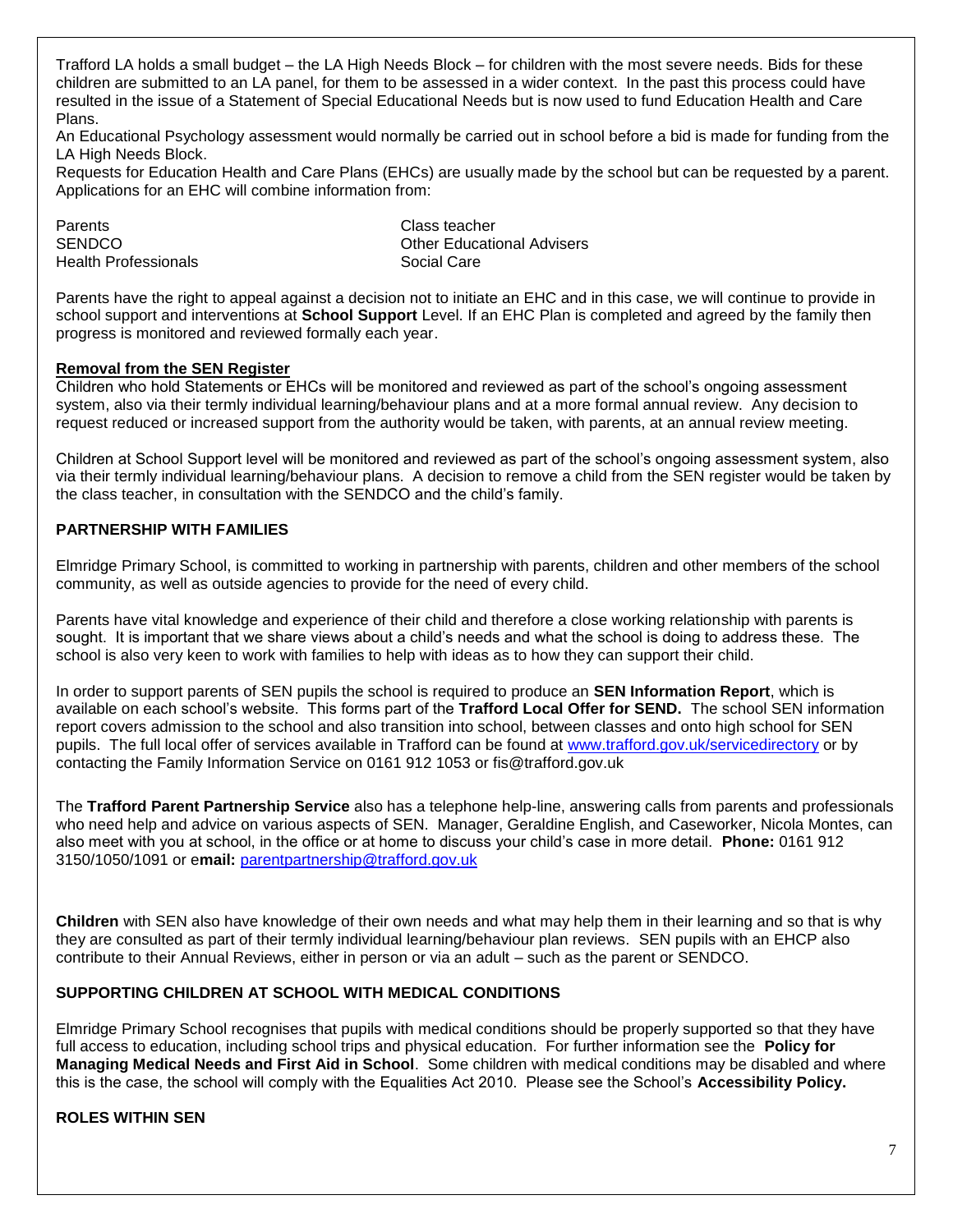**Class teachers** are responsible and accountable for the progress and development of all of the pupils in their class, including where pupils access support from teaching assistants or specialist staff. Therefore **class teachers will**

- be aware of the school's procedures for the identification and assessment of, and subsequent provision for, SEN pupils;
- inform the SENDCO of concerns about a child;
- qather information about the child;
- keep parents informed of the child's progress and identified needs;
- present a broad and balanced curriculum for all pupils based on the National Curriculum Programmes of Study;
- differentiate work to cater for the special educational needs of children in the class, including extension activities;
- incorporate multisensory teaching strategies into lesson plans, wherever possible;
- liaise with and support any staff within school, or beyond school, who is conducting assessment of or intervention with a child in the class.
- work with SEN pupils to generate their PSF/IBP targets.
- implement and monitor any individual learning programmes and individual behaviour programmes;
- use the PSFs to regularly review the individual needs and progress of children with SEN

#### **The Sendco will**

- review and develop the school's SEN Policy;
- manage the day-to-day operation of the school's SEN Policy;
- co-ordinate the provision for pupils with SEN;
- maintain the school's SEN register and oversee all records of children identified on it;
- provide advice and support to colleagues and to ensure maximum use of resources and expertise;
- liaise with parents of special needs children in conjunction with their class teacher, in a positive and supportive manner;
- liaise with external agencies on behalf of pupils with SEN;
- liaise with feeder and receiving schools to ensure continuity of action/support;
- keep up-to-date with current developments in the SEN field;
- contribute to the in-service training of staff, including teaching assistants.

### **The Head of school will:**

- determine SEN policy:
- monitor the implementation of the SEN policy, including progress and data reviews;
- establish and recruit appropriate staff and to lead decision-making on the allocation of intervention work by the school team;
- keep the Governing Body well informed about SEN in the school.

### **The Governing Body will:**

- Ensure that provision of a high standard is made for SEN pupils; and
- Ensure that SEN pupils are fully involved in the full range of school activities.

### **TRAINING AND SUPPORT**

The trust will facilitate **all** staff to develop their knowledge about children with SEN and what they may do to support them, through a range of meetings and continuing professional development opportunities. The trust currently has Teachers and Teaching Assistants completing varied levels of Autism training which will then be fed back to staff during In service training.

The SENDCO attends the Trafford LA 'SENDCO Forum' meetings to keep up to date with local and national issues and is a member of a local cluster group involving Special schools and other SSC staff members. Links with other schools, primary, secondary and special schools, are promoted, together with the other Trafford Small Specialist Classes (SSCs). It is recognised that transition phases can be particularly difficult for children with SEND and therefore every effort will be made to ensure these are made as smooth as possible.

## **RESOURCES**

.

The SENDCO will update the SEN resources available on a yearly basis. The list will be kept in the designated SEN resource area.